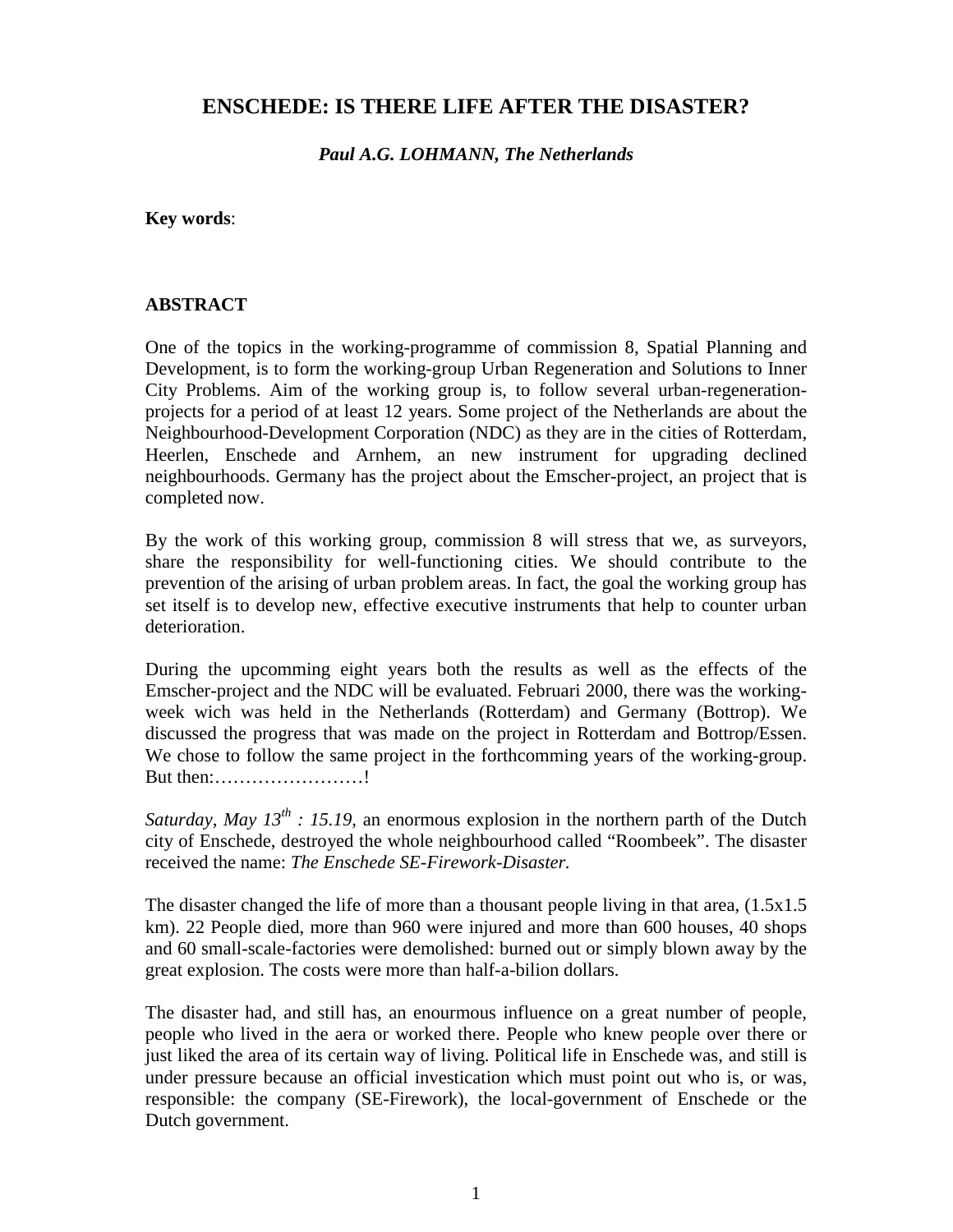It speaks for itself that the government is accountable to society for its actions. Therefore, the themes in the official investication are particularly related to the government, also with regards to the lessons, especially, in which the fire-work disaster has resulted.

This does not mean that the SE-Firework company can be left out of the consideration with regard to the firework disaster. With its plan of investigation, the investicatiors has set their task carrying out an integral and coherent investigation and analysing and assessing which actors – both public and privat – bore the responsibility for which factors and circumstances of the disaster.

The SE-Firework company cannot be ignored for the fact that a balanced assessment of of the nature and magnitude of the government's responsibility for the disaster must be made.

But apart form that, a responsible enterprise which has become involved in a disaster should not be allowed to nor able to withdraw itself from a critical examination by that society.

The government is a collective noun for a varied series of institutions and persons. It is plain from the triptych of the three investigative reports that the government takes on a number of diverse guises in the investigation of the investigators: it sets rules and enforces them, combats a disaster and provides practical help.

Whatever comes out of the official investigations, life in the city of Enschede goes on, must go on! Soon after the disaster the municipality of Enschede founded a group of experts who made a all-over-plan for (re)building the neighbourhood. New houses, shops and small-scale factories.

This project will be followed the next 8 years by commission 8, Urban Regeneration. This project because of the impact the project had, and has in the Netherlands but also because of what happened, what went good or/and what went wrong.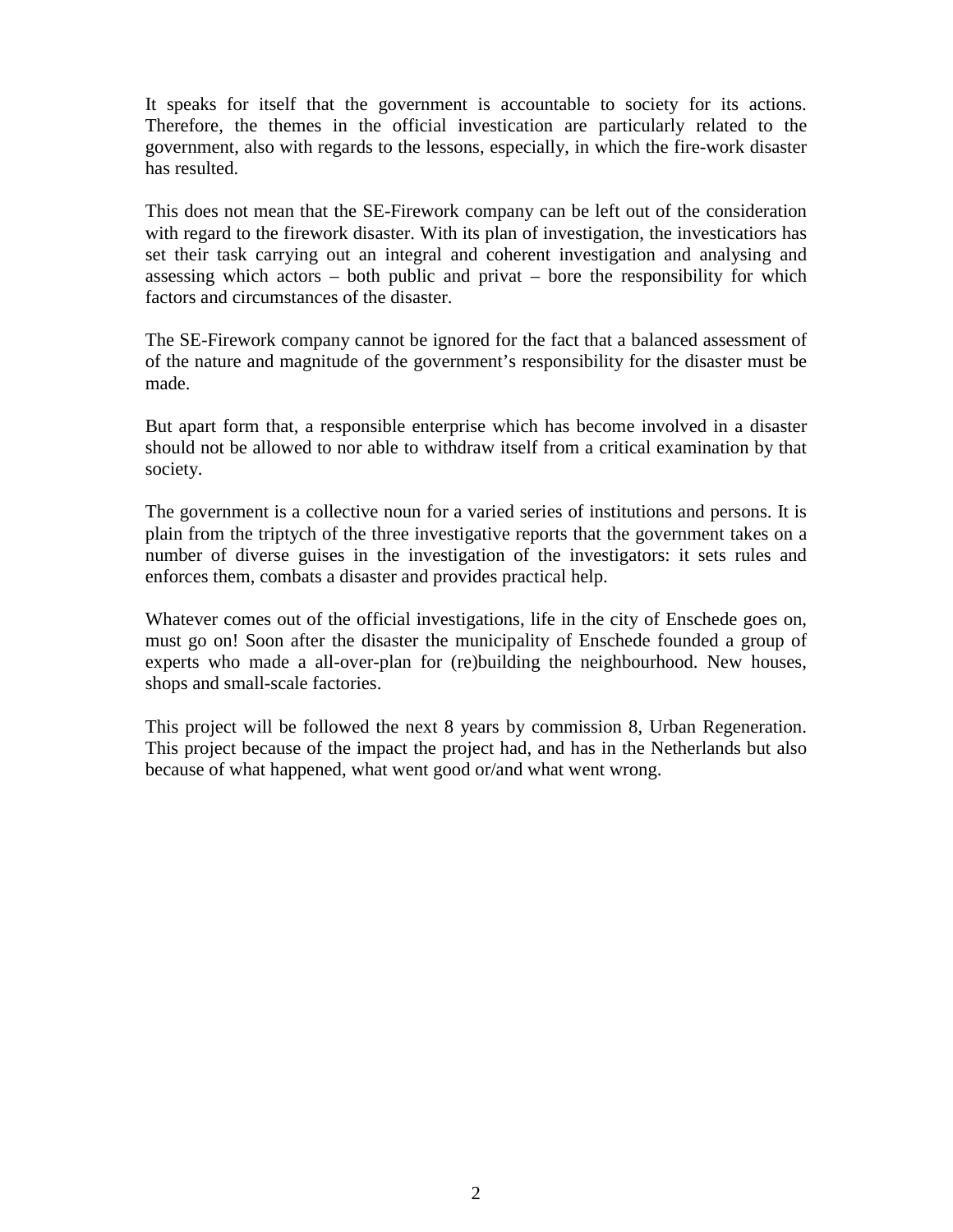

The area on which the explosian had its influence: about 1.5 x 1.5 km. More than 600 houses, 40 shops and 60 small-scale-industries were blown-away. The SE-Firework-company was just in the middle of the area. All people within the area weren't allowed to return to their 'houses' for more than 2 weeks.

### **SOME ELEMENTS OF THE PROJECT PLAN OF REBUILDING THE AREA**

### **Rebuilding the area, the principles**

- a) Basis is: everyone who wants to return to the area, must have the opportunity to return,
- b) This to the cost of the situation on May  $12<sup>th</sup>$ ,
- c) Basis for rebuilding the area is an new area-plan: an overall-plan,
- d) This plan will be made in close cooperation with all the inhabitants of the demolished neighbourhood,
- e) within resisting plan-forms, new houses can be build if they suit in the overallplan,
- f) land- and houseowners must receive all the help they can get by rebuilding their property, (experinace, financing , etc.),
- g) participation in the process of rebuilding is an topic,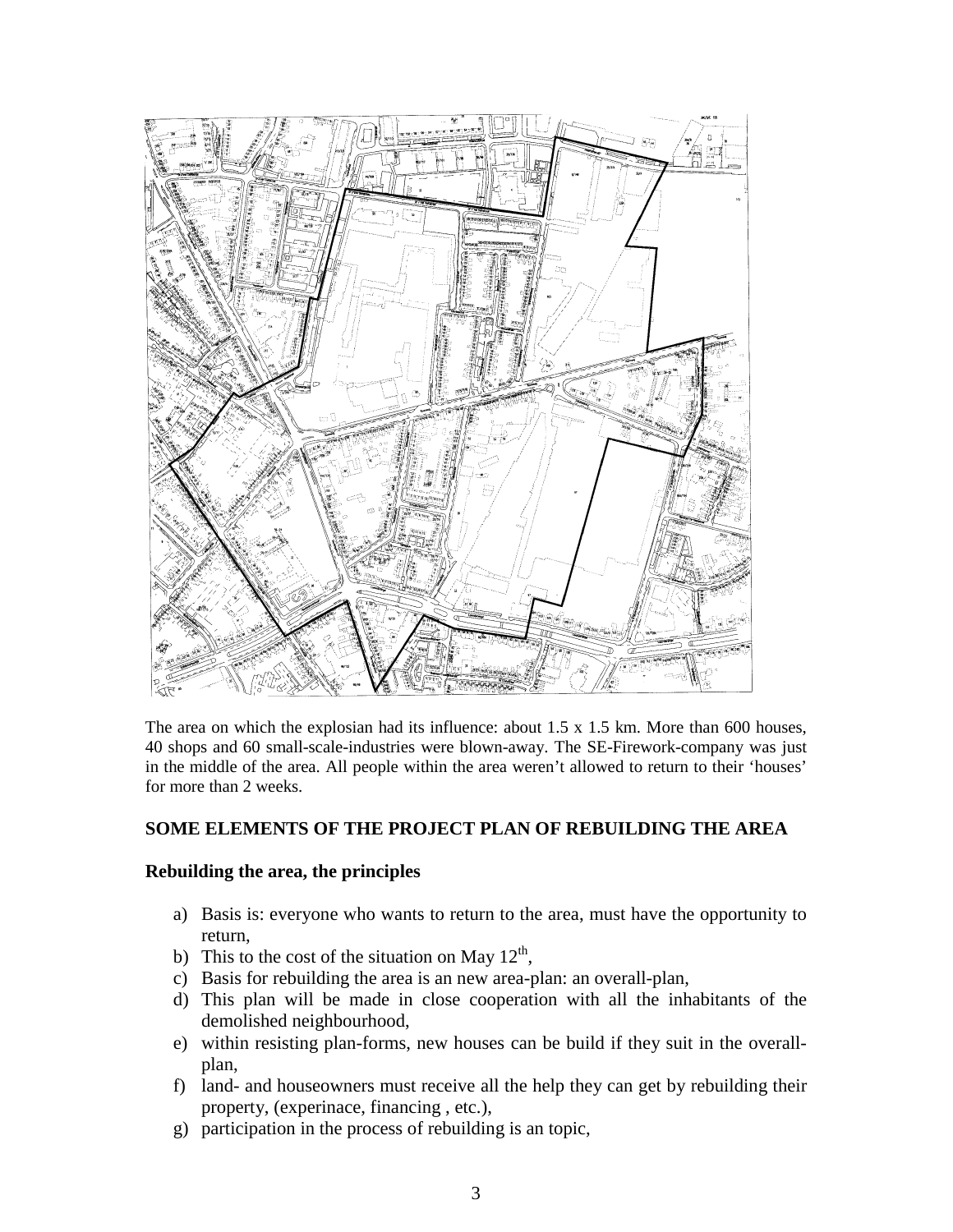- h) the overall-plan must lead to an situation that people can live happily in their old neighbourhood,
- i) the area must have something special in the new situation.

### **Buying the property of landowners**

The municipality of the city of Enschede will start as soon as posible with the rebuilding of the area. This with the following aim:

- all inhabitants will be *completely compensated* for all loses
- if possible, all inhabitants must return to the area.

### **Principle: ground for ground**

- the municipality of Enschede is obliged to buy the whole property of an owner (bought after May,  $13<sup>th</sup>$  and gives the owner an ground-cirtificate
- this certificate shows:
	- the m2 of the sold property,
	- the price (what is it worth),
	- category (where: localisation)
	- Cadastral information.

### *Price*

The price to pay is equal to the price the property has on *May*  $12^{th}$ , it was valuated by an valuation-committee.

### *Category*

Can be the following:

- urban villa
- standard house
- street-house
- apartment

Owners of a ground-certificate have the possibility to buy a property for their own living within the range of the ground-certificate. If the holder wants to change the category, he has an certain right to do so. This right doesn't give him the possibility to buy another ground-spot if anyone of this certain category want's to buy also.

### **THE DISASTER: EXPECTATIONS IN RESPECT OF THE MUNICIPALITY**

It was remarked that a disaster not only confronts government with an enormous task. For, because of the action it takes after a disaster – while a disaster is being combatted and also during the assistance it provides afterwards – the government can show what it is worth. In terms of trust that a citizen has in the government, this is an important point.

What must be recognised is that the government is placed under great pressure in its efforts to provide assistance after a disaster. In the first place, this may occur when the cause of the disaster is (partly) ascribed to the government from whom people had possibly expected that it could have fully guaranteed the safety of the citizens. In a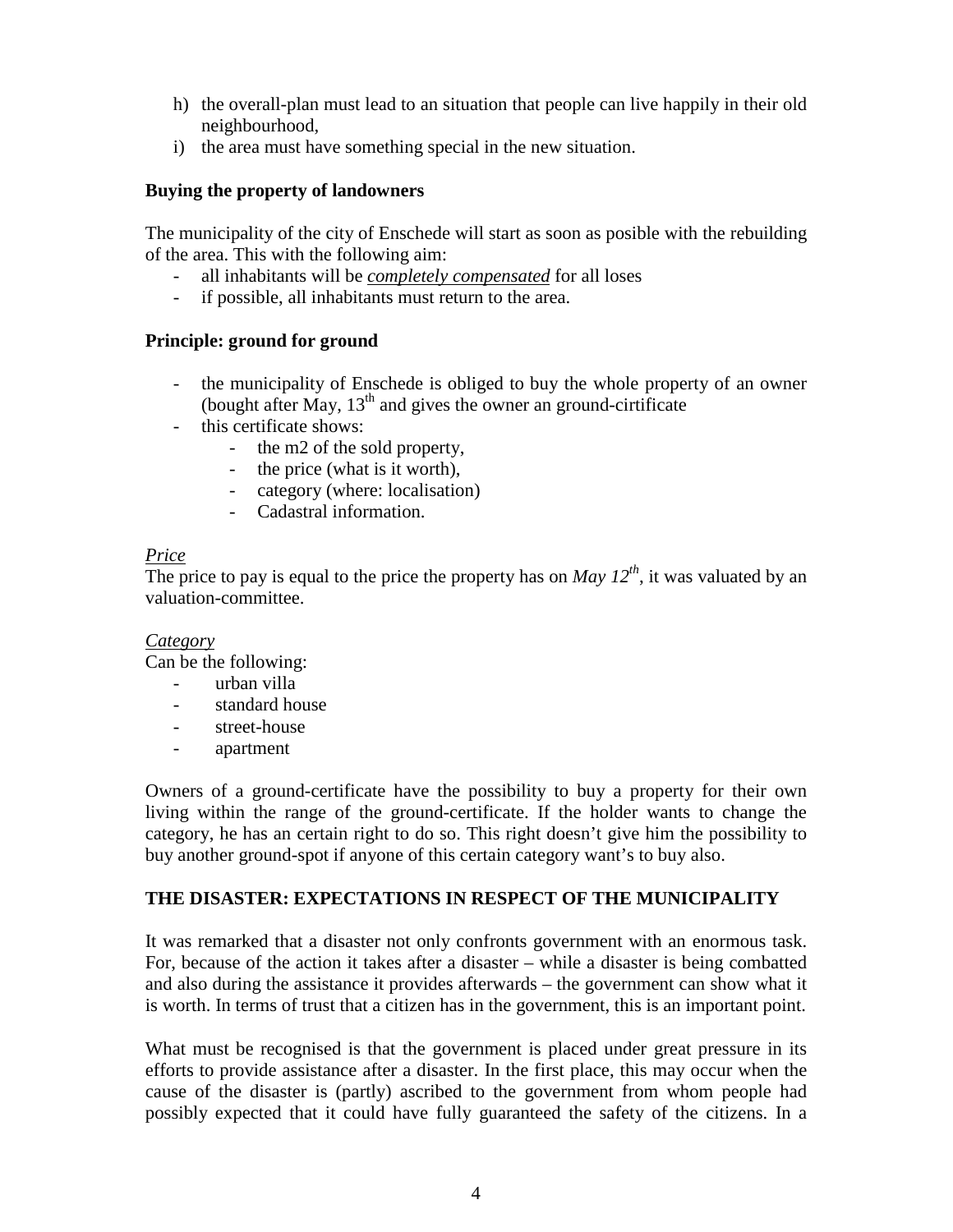situation such as in Enschede, assistance from the government will partly have the character of the repair of affected trust.

Pressure on the government may be felt in a different manner. For, however the government exerts itself, it is not always able to do the impossible, and, certainly after a disaster, the government is not infallible, and it makes mistakes. This may then clash with victims, who expect that the government will immediately be able to properly solve all acute problems also because they have been dependent on help from the government because of the disaster, or feel themselves otherwise dependent on the government.

So it remains that a disaster is an enormous task for any government, also in respect of practical assistance. This also applies to the municipality of Enschede after the firework-disaster. The municipality immediately recognised this. This appears not only from the memorandum about the way in which the after-phase should be approached, but also, for example, from the choice of basic assumptions for the communication policy after the disaster: a reliable and caring government.

The 'reliability' aim expressed in the communication policy was quite specific; it concerned the content of the information issued by the municipality. In the period of confusion and uncertainty which follows an disaster, it is, of course, absolutely essential that citizens can trust on the accuracy of the information issued to them by the municipality.

By contrast, the 'caring' objective is extremely broad, and arouses expectations, both in respect of the content of the care and in the manner in which it will be provided, of which the question is whether the municipality will be able to meet all aspects of this.

This is not only concerns the question of the responableness of these expectations, but also the limits to the possibilities and other resources are – also with financial support from central government – not unlimited.

### **INFORMATION: THE IMPORTANCE OF PROPER REGISTRATION**

The great importance of proper information which is available on time, to anyone whom it concerns, has already become apparent from both other parts of the investigation. This is no different for the practical assistance provided. On this point, a clear problem occurred in respect of the registration of victims.

As seen in Enschede, the registration of victims did not run smoothly, even after the initial hours of great confusion. The afterwards entailed a major practical problem for the relief activities, since it was essential that proper information about the victims be available. It should have been possible to expect that the preparations made for disasters, were such, in terms of the registrations aspect, that the failings which have now become apparent not occur. This is a clear lesson to be learned here.